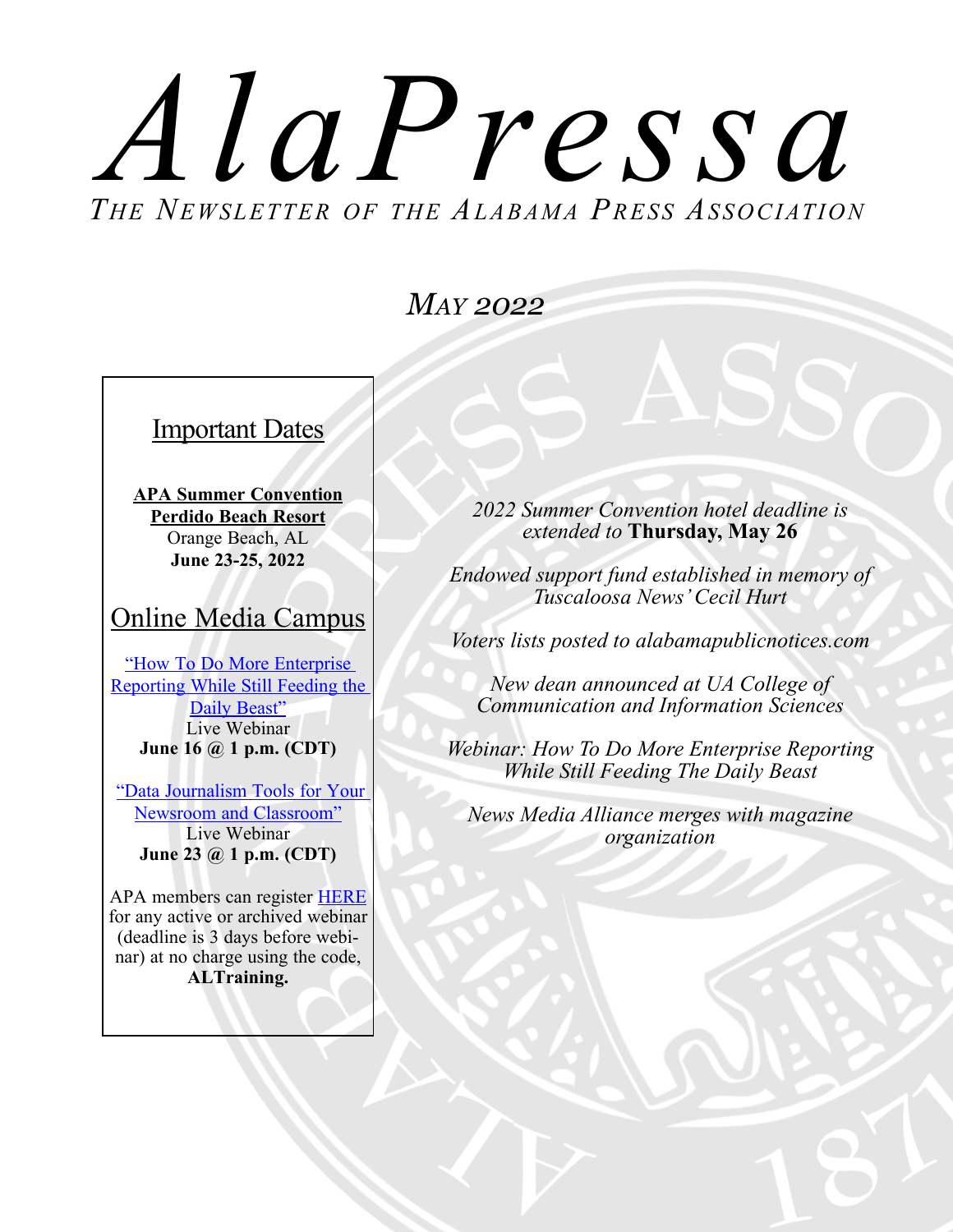**Alabama Press Association** Alabama Newspaper Advertising Service Inc. 600 Vestavia Parkway, Suite 291 Vestavia, AL 35216 (205) 871-7737 (205) 871-7740 (fax) <www.alabamapress.org>

#### Board of Directors

**K.A. Turner**, Chairman of the Board Alabama Media Group **Dee Ann Campbell**, President The Choctaw Sun-Advocate **Darrell Sandlin**, 1st Vice President Times Daily, Florence **Steve Baker**, 2nd Vice President The Outlook, Alexander City

**Teresa Woodruff**, The Moulton Advertiser **Robert Jackson**, Consolidated Publishing **Dennis Palmer**, The Selma Times-Journal **Paige Windsor**, Montgomery Advertiser **Robert Blankenship**, Brewton Standard **Wynn Christian**, Dothan Eagle **Patrick Graham**, Jackson County Sentinel **Katherine Miller**, The Cullman Times **Johnny Adams**, Union Springs Herald **Glenda Curl**, The Wilcox Progressive Era **Robert Bozeman**, The Evergreen Courant **Dan Starnes**, Starnes Publishing

#### APA Staff

**Felicia Mason**, Executive Director **Brad English**, Marketing/Governmental Affairs Director **Leigh Leigh Tortorici**, Senior Marketing Representative **Parrish Wright**, Network Coordinator **Jaclyn Langan**, Membership Coordinator **Emma Morris**, Tearsheet Clerk **Dennis R. Bailey,** General Counsel **Scott Goldsmith,** APA Accountant

## 2022 Summer Convention hotel deadline extended to Thursday, May 26

APA is returning to the Perdido Beach Resort June 23-25 for the 151st Summer **Convention** 

**The hotel deadline is Thursday, May 26.** PLEASE make your hotel reservations [HERE](https://nam11.safelinks.protection.outlook.com/?url=https%3A%2F%2Fperdidobeachresort.reztrip.com%2Fext%2FpromoRate%3Fproperty%3D1888%26mode%3Db%26pm%3Dtrue%26sr%3D681344%26vr%3D4&data=04%7C01%7Cjaclyn%40alabamapress.org%7C527b70c2039c48cc7a8108d9e5c311fa%7C14c3edb0e22346eaa1d10917506a57a3%7C0%7C0%7C637793448256155755%7CUnknown%7CTWFpbGZsb3d8eyJWIjoiMC4wLjAwMDAiLCJQIjoiV2luMzIiLCJBTiI6Ik1haWwiLCJXVCI6Mn0%3D%7C0&sdata=%2F%2BC2MlcACJLRZDXYs4OcA5V4IIHRG7KneHBwu0GH448%3D&reserved=0) or call 251-981-9811 and reference APA Booking #17491 for special pricing.

We will not be able to secure the APA rate after the hotel deadline has passed, and the non-convention room rate is \$500+ per night. While there are rooms available in our room block (including Saturday night), the hotel is otherwise sold out on Saturday night. Reserve a room now, and you can always cancel if your plans change.

Enclosed are your registration materials for the convention.

Join us Thursday evening as we kick-off the weekend with a two-hour sunset dolphin cruise aboard Wild Hearts, a 53-foot, open ocean catamaran. We will depart from the dock across the street from the hotel. Price includes beer, wine, soft drinks and water. Space is limited, so reserve your seat early.

Programs begin Friday afternoon with a focus on revenue with NNA's Robert Williams, a longtime community newspaper publisher from Blackshear, Ga. In Robert's role as director of creative services, he talks with publishers across the country in his Great Idea Exchange programs. He will share ideas on how to create more revenue and dealing with inevitable newspaper issues.

Friday afternoon continues with a session from APA attorneys Dennis Bailey and Evans Bailey. They will go over the recently updated laws on virtual meetings and access to 911 transcripts. This is also a good time to ask them about other issues you might be facing.

Friday evening, we will gather on the beach deck for a reception, and then dinner is on your own.

We begin Saturday morning with a

continental breakfast and a few ideas on reader engagement and new advertising revenue from Vince Johnson, publisher of Gulf Coast Media.

Saturday continues with Mike Blinder, owner and publisher of Editor and Publisher magazine. His program, Stop Overthinking & Just Do It, will examine how we can leverage our editorial assets as a core revenue source.

Sen. Greg Albritton and Rep. Nathaniel Ledbetter will join us to discuss what is next for the Alabama Legislature. Sen. Albritton, who is from Atmore, is chairman of the Senate General Fund Committee. Rep. Ledbetter is from Rainsville and is the House Majority Leader. Both have been very supportive of APA's efforts to protect open government and public notice.

Because we all need more laughter in our lives, our Saturday luncheon speaker is Alva Lambert, who will entertain delegates with impersonations of famous Alabama political figures and others. Lambert served five Alabama governors as the executive director of the State Health Planning and Development Agency. We will also have a short membership meeting at the close of the luncheon.

After an afternoon of golf, shopping, beach or just relaxing, we will celebrate the winners of the 2022 APA Media Awards with a reception and banquet. Hotel deadline is Thursday, May 26, 2022. Make your hotel reservations [HERE](https://nam11.safelinks.protection.outlook.com/?url=https%3A%2F%2Fperdidobeachresort.reztrip.com%2Fext%2FpromoRate%3Fproperty%3D1888%26mode%3Db%26pm%3Dtrue%26sr%3D681344%26vr%3D4&data=04%7C01%7Cjaclyn%40alabamapress.org%7C527b70c2039c48cc7a8108d9e5c311fa%7C14c3edb0e22346eaa1d10917506a57a3%7C0%7C0%7C637793448256155755%7CUnknown%7CTWFpbGZsb3d8eyJWIjoiMC4wLjAwMDAiLCJQIjoiV2luMzIiLCJBTiI6Ik1haWwiLCJXVCI6Mn0%3D%7C0&sdata=%2F%2BC2MlcACJLRZDXYs4OcA5V4IIHRG7KneHBwu0GH448%3D&reserved=0) or call 251-981-9811. Visit our convention website at [https://alabamapress.org/summer](https://alabamapress.org/summer ) to register with APA, or there is a registration form attached you can complete and mail to the APA office.

Please contact Jaclyn at the APA office (205-871-7737 or 1-800-264-7043) if you have any questions or need additional information.

We look forward to seeing you in Orange Beach!

#### Voters lists posted to alabamapublicnotices.com



The voters list for all 67 Alabama counties are now uploaded and available on [alabamapublicnotices.com](http://alabamapublicnotices.com).

Posting all public notices, which includes the voters list, to alabamapublicnotices.com and to the newspapers' websites (if they have one) is required by law. It is also the best defense in keeping the requirement to publish in the newspaper.

"Our lobbying team has defeated efforts to allow government websites to post the voters list and other public notices to their own websites for several years," said APA Executive Director Felicia Mason. "The best defense we have against these efforts is having the list available online and in print. This provides the most access to the public."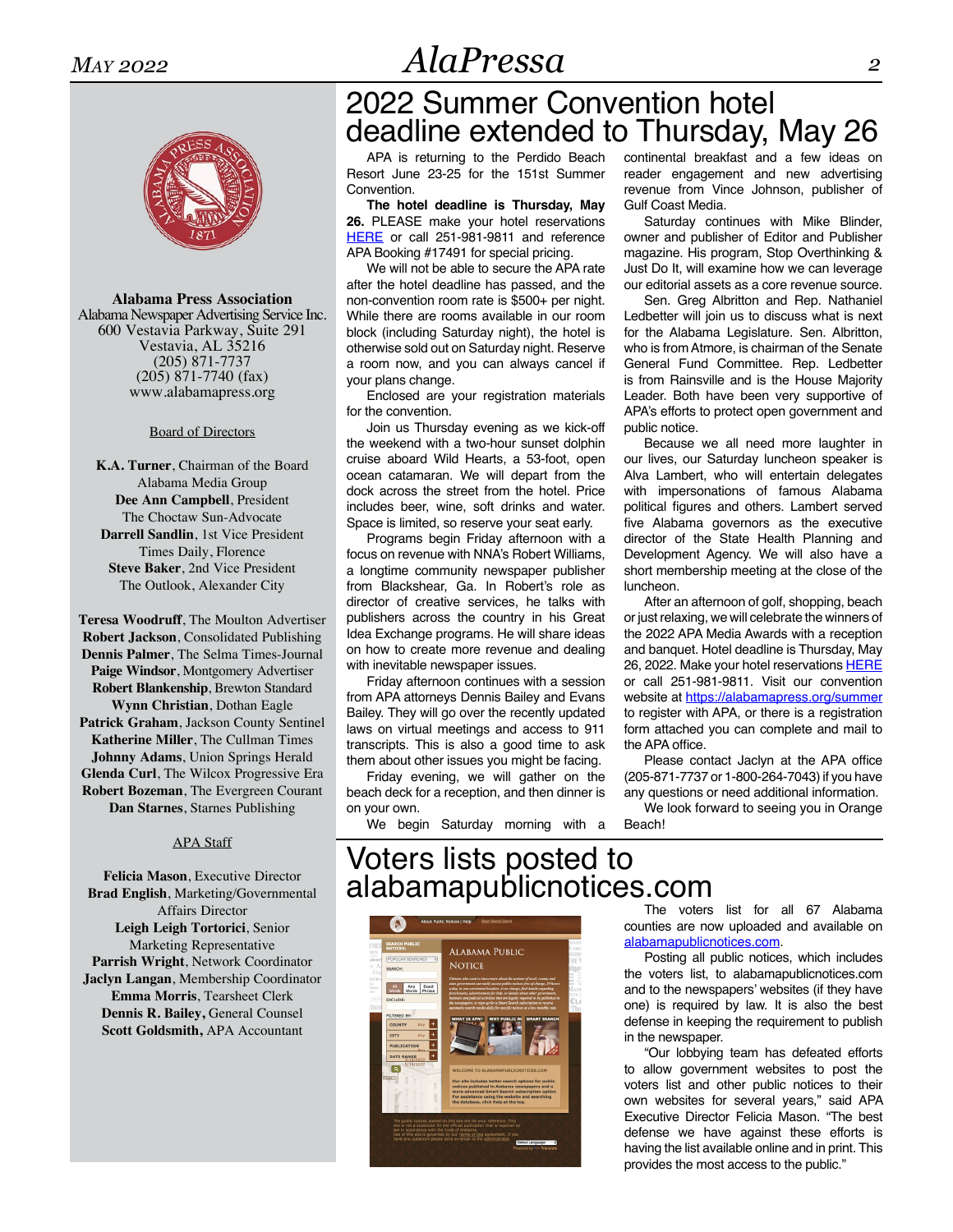### Endowed support fund established in memory of Tuscaloosa News' Cecil Hurt

Friends and family of the late Tuscaloosa News sports columnist Cecil Hurt have established The Cecil Hurt Endowed Support Fund for Excellence in Sports Media.

Hurt worked for The Tuscaloosa News from 1982 until his death in November at age 62. The fund will prioritize support for UA students and initiatives related to the sports media field.

A portion of the fund will be designated to provide discretionary support for the UA College of Communication and Information Sciences' Department of Journalism and Creative Media, or JCM.

Through this support, JCM will offer programming for current students and industry professionals that strengthens the program's mission and propels education and innovation in the area of sports media and sports communication.

In addition, the fund will bring visibility to Hurt's legacy through the establishment of an annual Cecil Hurt Award. This award will be given to an outstanding rising senior at UA whose studies are focused in the area of sports communication.

"This endowment will recognize and support the exact type of excellence that characterized Cecil's life and his work," said Mark Nelson, dean of the College of Communication and Information Sciences. "He was an inspirational member of our community, and this fund will inspire and support future journalists for many years to come."

The renowned and revered sports columnist had a reputation unlike that of any other professional in the field, and those closest to him desire that this fund will continue to perpetuate his story.

To make a gift to the Cecil Hurt Endowed Support Fund for Excellence in Sports Media, click [HERE.](https://give.ua.edu/?d=5A26CB4C-5632-430C-8B65-639CF34244EB)

#### New dean announced at UA College of Communication and Information Sciences

Dr. Brian S. Butler will be the next dean of The University of Alabama College of Communication and Information Sciences and will begin his tenure July 1. He replaces

Dean Mark Nelson, who announced his retirement earlier this year after serving eight years in that position.

Butler comes to UA from the University

of Maryland where he served as professor and senior associate dean of the College of Information Studies. As senior associate dean, he led the hiring and development of the college's senior staff; helped create the college's first undergraduate program, which is now the fourth largest major on campus; and oversaw the design and construction of facilities expansion that doubled the space available to the college. In addition, he served as the college's interim dean from 2015 to 2016.

Butler is the founding co-director of the University of Maryland Social Data Science Center. Created in 2019, the center provides education and research which enables

effective, ethical and efficient use of social data throughout society. Butler facilitated faculty collaborations which resulted in \$3 million in corporate funding for research in privacy, artificial intelligence and social data science.

Additional roles previously held by Butler at UMD include director of the Master of Information Management Program and director of the Center for the Advanced Study of Communities and Information.

Butler earned a Bachelor of Science in mathematics and computer science, and Master of Science and doctorate in information systems from Carnegie Mellon University.

**Jonathan Bottomlee** has been named advertising director at The Sand Mountain Reporter in Albertville. He previously worked as the circulation manager.

Bottomlee is a Marshall County native, and has worked at jobs in Boaz, Guntersville, Cullman and Scottsboro. He **People**

has also worked for many years with youth ministry.

**Harrison Pike** is the new data reporter at the Birmingham Business Journal. He is a 2022 graduate of Samford University with a degree in journalism and mass communication.

He most recently was a marketing and

communications intern with the Samford University marketing department where he edited university materials, researched projects for school communication and wrote stories for publication. He also had an intern role with Comunidad Connect and was a student assistant within Samford's religion department.

### Webinar: How To Do More Enterprise Reporting While Still **Industry**

#### **Thursday, June 16, 2022, 1:00-2:00**  Feedling The Daily Beast

**p.m. CDT** Presenter: Chris Coates, executive editor of the Times-Dispatch in Richmond, VA.

Think you don't have enough time for watchdog journalism? Overwhelmed with keeping the daily machine running? Get practical advice for creating a newsroom culture that values public service and accountability reporting, no matter the staff size. The first step is deciding what not to do or to do differently. Some newsrooms are growing audiences while producing

less content. The key is using data to determine which types of content are not contributing to audience engagement. Register by June 13, 2022. [Click here](https://onlinemediacampus.com/webinars/) for online registration. Remember APA members can register at no charge using the code **ALTraining**.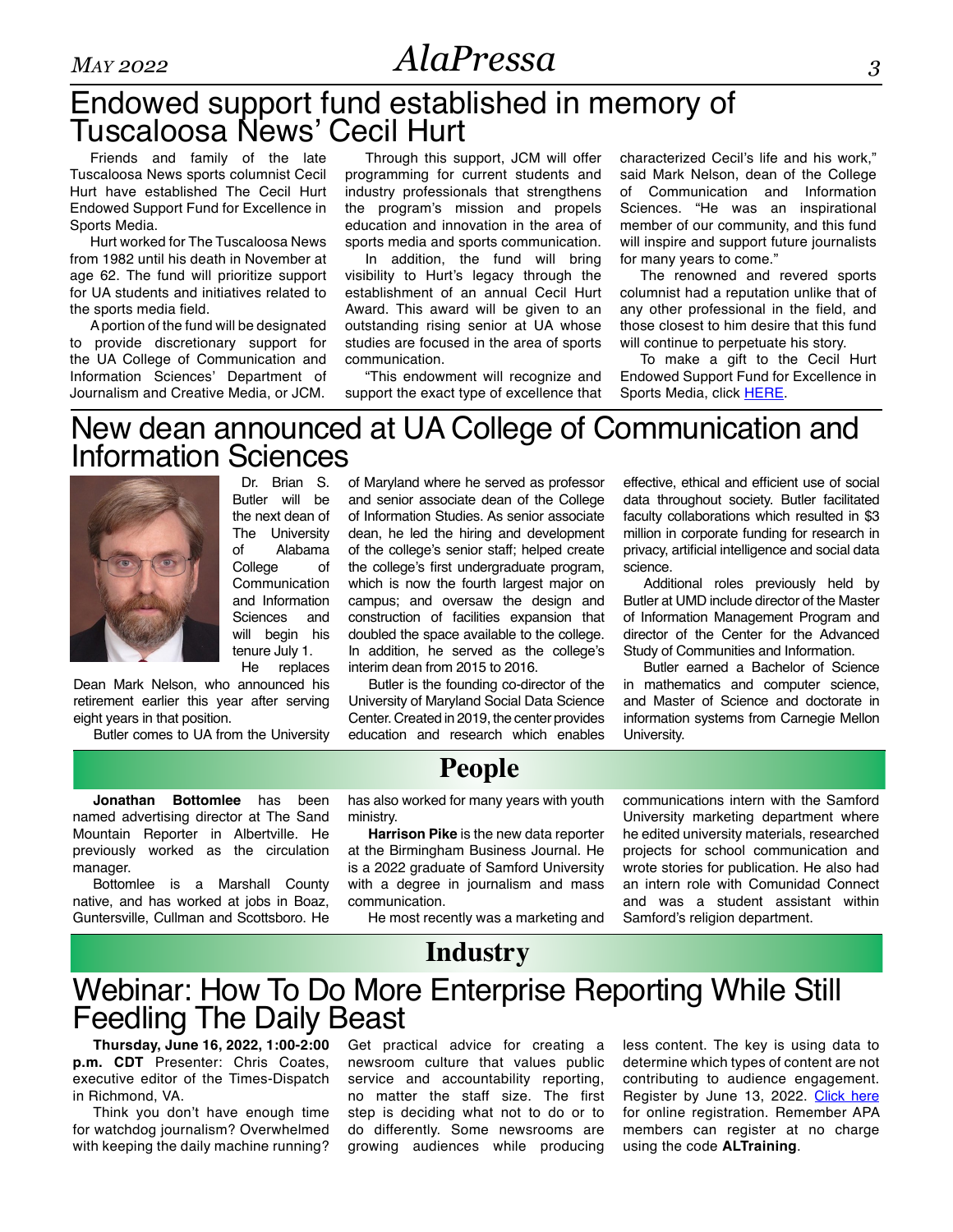#### **Industry**

# News Media Alliance merges with magazine organization

The News Media Alliance and MPA, the Association of Magazine Media announced their agreement to merge the two organizations. The newly combined association will be called the News/Media Alliance and will focus on building a powerful future for quality journalism. The memberships of both organizations have approved the merger, which, subject to regulatory approval, is expected to close this summer.

News publishers and magazines are creators of great original journalism in the media landscape, together representing \$45 billion in annual revenue. The Alliance and MPA represent many of the biggest and most renowned brands in both industries.

While the two industries have different pasts, they share a common future. The two organizations have overlapping missions and advocate on many of the same issues.

Current Alliance President & CEO, David Chavern, will act as CEO of the combined entity.

"We are extremely excited about the opportunity to bring our two organizations together and leverage our collective voice to achieve our shared vision of a bright and thriving future for high-quality journalism and content," said Chavern. "The needs of the two industries are closely aligned, and this union will allow us to deliver higher value for a broader number of publishers and content creators."

"The combined strength of news and magazine media publishers in this new alliance will expand opportunities for both our memberships, and we are pleased to be helping make this merger happen on their behalf," said MPA President and Chief Executive Officer Rita Cohen, who will work with the newly merged organization. "I look forward to working with David and his team as we advance the future of publishing and high-quality journalism."

The News/Media Alliance will be adding resources including hiring to build out legislative, technical and research capabilities for the combined organization.

Chavern continued, "Our members are continually creating new digital products that engage audiences and strengthen communities. They want and deserve markets for those products that fairly value quality journalism. We are absolutely committed to helping them to win in the evolving digital content landscape."

# **Obituaries**

### Millard Berry Grimes Jr.



Millard Berry Grimes Jr., of Athens, Ga., died in his home May 3, 2022 at the age of 92 by natural causes related to his age. Mr. Grimes had a long career as a newspaper columnist, author, and entrepreneur.

Arrangements were made through Leaf Cremation of Georgia. A memorial service will be announced at a later date.

In lieu of flowers, the family requests donations be made to Camp Kudzu – a Camp for Children with Type 1 Diabetes and their families at [https://www.campkudzu.org/](https://www.campkudzu.org/donate-2/ ) [donate-2/](https://www.campkudzu.org/donate-2/ ) or to the Georgia Press Educational Foundation, 140 Locust St., Avondale Estates, GA 30002, ATTN: Millard Grimes Fund.

Mr. Grimes is survived by his wife of 67 years, Charlotte Sheridan Grimes; his son, James Grimes of Athens; his daughter, Kathryn Grimes Garrett (David) of Peachtree Corners; his daughter, Laura Grimes Griner (Chris) of Brunswick; and several grandchildren and great-grandchildren.

He was preceded in death by his father, Millard Berry Grimes Sr.; his mother, Margaret Millians Grimes; and his aunts, who played large roles in his early life, Ethel Millians and Frances Millians Haines (Enoch).

Mr. Grimes was born March 8, 1930 in Newnan, GA, but his family moved to LaGrange, shortly after he was born, where he spent most of childhood. The family moved to Columbus, GA, after the beginning of World War II and the death of his father, where he and his mother lived with aunts and an uncle. He attended Columbus High School, graduating in 1946.

While in high school, he played varsity baseball and junior varsity basketball. He also had a newspaper route for the local afternoon newspaper, the Columbus Ledger, and went on to work for the Ledger as a copy boy, then a proofreader, then a sports correspondent while still in high school.

After high school, he attended the University of Georgia, where he was a member of the Chi Psi fraternity. He worked on the staff of the student newspaper, The Red & Black, and was appointed editor during his senior year. He most fondly remembered his tenure as the Red & Black's pseudonymous gossip columnist, Roddy Ratcliff. He was also a member of the Gridiron Secret Society.

He graduated from Georgia in 1951 with a Bachelor's Degree in Journalism and returned to Columbus to work for the Ledger again as a copy editor. He was a member of the staff that won the 1955 Pulitzer Prize for coverage of the clean-up of corruption in Phenix City, the then-notorious Alabama town that was just across the Chattahoochee River from Columbus.

He also tried his hand at writing science fiction and had one short story, "Mimsy's Joke," published in the classic pulp science fiction magazine Planet Stories.

In the meantime, he had met Charlotte Sheridan, a Cataula girl, at a Baptist Training Union Halloween party, and they were married in 1954.

In 1955, Grimes had become restless and, on the very day the Pulitzer Prize was announced, he resigned from the Ledger to become the editor of the Phenix Citizen, a new weekly newspaper in Phenix City that he founded with financial backing from a local banker. He left the Citizen after a few years, but it continued to be published after he left, and he came to buy it and sell it twice more over his career. The Citizen still exists as the Citizen of East Alabama.

After working a few jobs in West Georgia, he returned to the Ledger and began writing editorials and later a weekly editorial column. In 1963, he was promoted to editor of the Ledger's companion morning paper, the Columbus Enquirer. He continued to gain notoriety as an opinion columnist. He deeply admired Franklin Roosevelt and steadfastly supported the New Deal principles, but at the same time, he distrusted extremism in any form, and gained a reputation as an astute observer of political trends. In the 1960s, he supported the rise of the Republican Party in Georgia as a more moderate alternative to the segregationists who dominated the state Democratic Party at the time.

He often described himself as a "radical middle-of-the-roader."

continued on page 5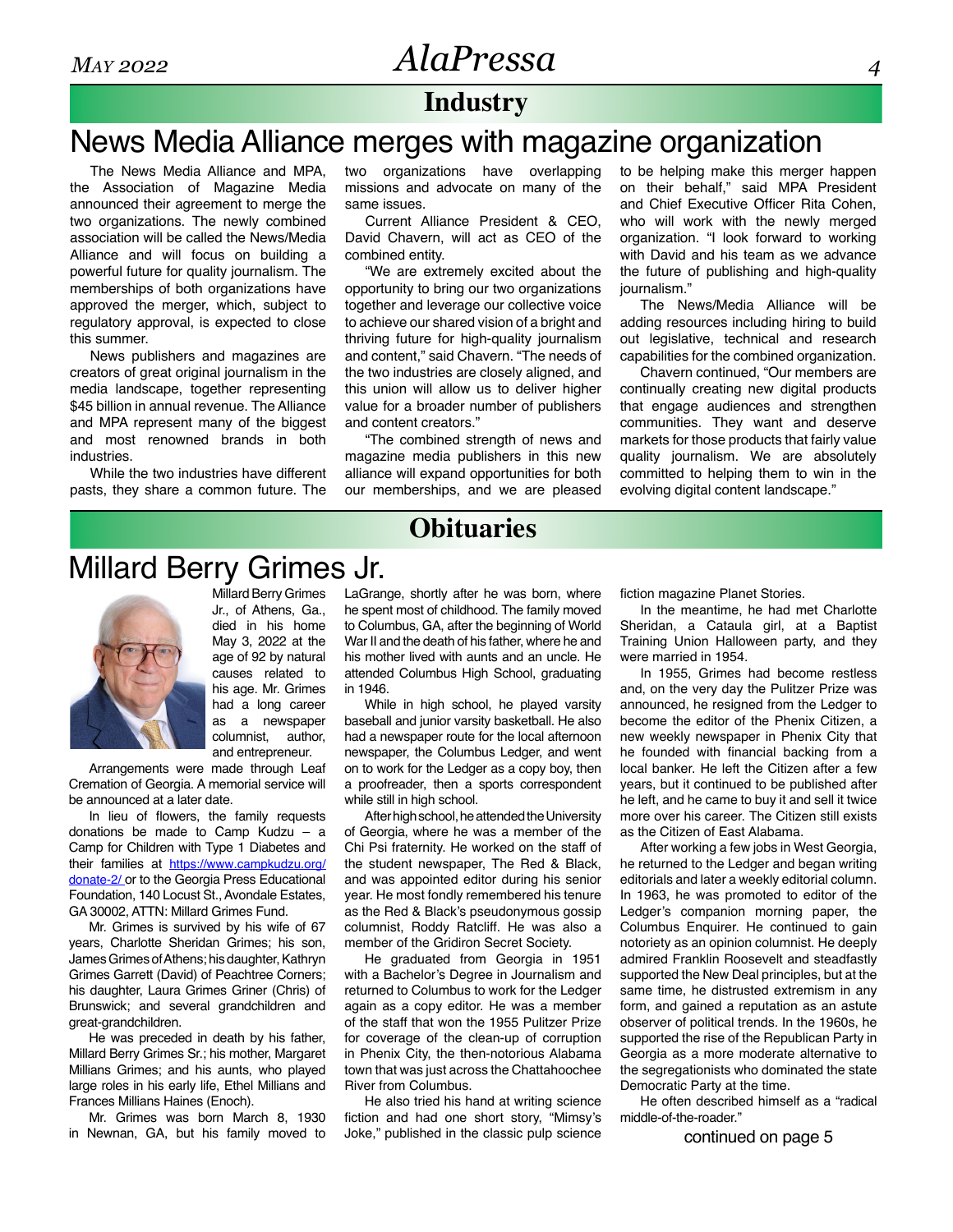# **Obituaries**

# Millard Berry Grimes Jr. continued

He also continued to explore other opportunities. In1965, he was instrumental in organizing the Athens Daily News, a morning newspaper in Athens. Grimes never actually worked for the Daily News, but helped hire the original staff, including his friend and colleague Glenn Vaughn as editor and teenaged sportswriter Lewis Gizzard, who would later become a famous humorist.

In 1969, Grimes finally got another chance to run a newspaper his way when he persuaded a group of investors to buy the Opelika Daily News, a small newspaper in Opelika. Grimes took over the paper and moved with his family to Opelika. He soon changed the name to the Opelika-Auburn News, added a Sunday morning edition, and vastly increased the circulation of the paper. In 1977, the newspaper sold to the Thomson Newspaper Group for eight times the original investment.

From that point, Grimes continued to acquire small-town newspapers, improve them and then eventually resell them. Between 1973 and 2013, he published, owned or partly owned more than 40 newspapers in Georgia and Alabama, including, but not limited to, The Clayton New/ Daily, The Henry Herald, The Rockdale Citizen, The Enterprise Ledger, The Athens Observer, the Manchester Star-Mercury and The Meriwether

Vindicator.

He also was chief writer and editor of "The Last Linotype: the Story of Georgia and its Newspapers Since World War II," a book published by Mercer University Press in 1985. He also served as the president of the Georgia Press Association in 1986.

After acquiring the Athens Observer in 1986, Grimes and his wife Charlotte moved to Athens in 1989, building the house he lived in until his death.

In 1990, he acquired two statewide magazines, Georgia Journal, which focused on history and culture, and the statewide business magazine, Georgia Trend. Trend had launched in 1985 under the leadership of former Atlanta Constitution Editor Gene Patterson and was much admired in the industry, but was in financial trouble. Grimes, operating out of his office on Milledge Avenue, put the magazine on a sound financial footing. Trend has changed hands several times since then but is still being published. Mr. Grimes continued to contribute occasional columns until 2015.

In 1999, Grimes provided funding for the Millard B. Grimes Laboratory for Excellence in Print Journalism at UGA's Henry W. Grady College of Journalism and Mass Communication. During the Grady School's 100th Anniversary, he was named one of its top 50 graduates.

He was involved in many other good works

**Columns**

over his long career, serving on the board of the Opelika Public Library, the Board of Deacons of the First Baptist Church of Opelika, the Board of the Directors of The Red & Black when it became independent of the University, and the Franklin D. Roosevelt Warm Springs Memorial advisory board, among others.

While living in Opelika, he served on the advisory board for the Auburn Plainsman, the Auburn University student newspaper.

He was an avid college football fan, regularly attending and writing stories covering games at UGA and Auburn University.

He was a member of the Kiwanis Club, the Opelika Touchdown Club, the Alabama Press Association and the Georgia Press Association. He donated generously to institutions he admired, including Auburn University and the University of Georgia.

In 2011, he sold the last of his regular newspaper holdings, the Star-Mercury Group based in Manchester, GA, and seemed bound for retirement at the age of 81, but a few months later, he embarked on another adventure, founding Buford Weekly Illustrated, a newspaper to serve the Atlanta suburban town of Buford. It was his first attempt to start a newspaper from scratch since the Phenix Citizen in 1955, although it did not long survive in the new economy of the 2010s.

# Advertising's blast from the past



*Ad-libs by John Foust*

In order to look ahead to a new advertising idea, sometimes it helps to take a look at the past. When an advertiser has been in business for a number of years, there are plenty of possibilities.

Let's take a look at a few idea-starters. Although there's some natural overlap, it helps to examine each one separately:

1. Years of experience: This is a good starting point. You can either talk about the number of years the company has been in operation, or you can emphasize the cumulative years key members have been on the team. For example, "We have been in business for 75 years," or "Our service team has a total of 312 years of experience."

By themselves, these facts don't mean much – and in fact, could indicate that the company is outdated and out of touch with today's consumers. The secret is to connect an age-related statistic to a specific benefit: "Our service team has 312 years of overall expe-

rience. This means we have encountered – and successfully diagnosed – just about every plumbing problem."

This kind of information could become the main subject of an image ad campaign – or be shortened to be used as a tagline throughout that company's marketing.

2. Business anniversary: Of course, any business can celebrate an anniversary, even if it's for one year in operation. An anniversary just means more when it's an impressive number.

Your advertiser could throw a party to celebrate the anniversary of when they opened their doors. They could invite customers to drop by for a slice of birthday cake or have a sale featuring "throwback prices" on selected products.

3. Archives: You advertisers may have a wealth of inspiration in their files. Anything that documents the start and growth of a business can spark ideas. Photos can illustrate the construction of branch offices, the history of relationships with existing customers, or the evolution of flagship products.

You might be surprised at what you find: internal newsletters, early brochures on products that became best sellers, maybe even old copies of ads that announced special events.

4. Profile of founder(s): A conversation with – or about – the people who started the company can uncover some fascinating facts. Could one of these tidbits become the theme of an ad?

5. Then and now (what's changed, what hasn't?): Think of the "New look, same great taste" label we see on so many packaged goods.

When a company has been around for a long time, change is a consideration. Obviously, some older things have been good enough to keep and some things are newer and better. Those things – both old and new – can be selling points.

Have the advertiser's product lines expanded since the beginning? Are there new locations? New hours?

Does the company still have the customer service focus it had in the beginning? Is that philosophy in a frame – and can it be photographed?

*John Foust conducts training programs for newspaper advertising professionals. E-mail for information:*  john@johnfoust.com